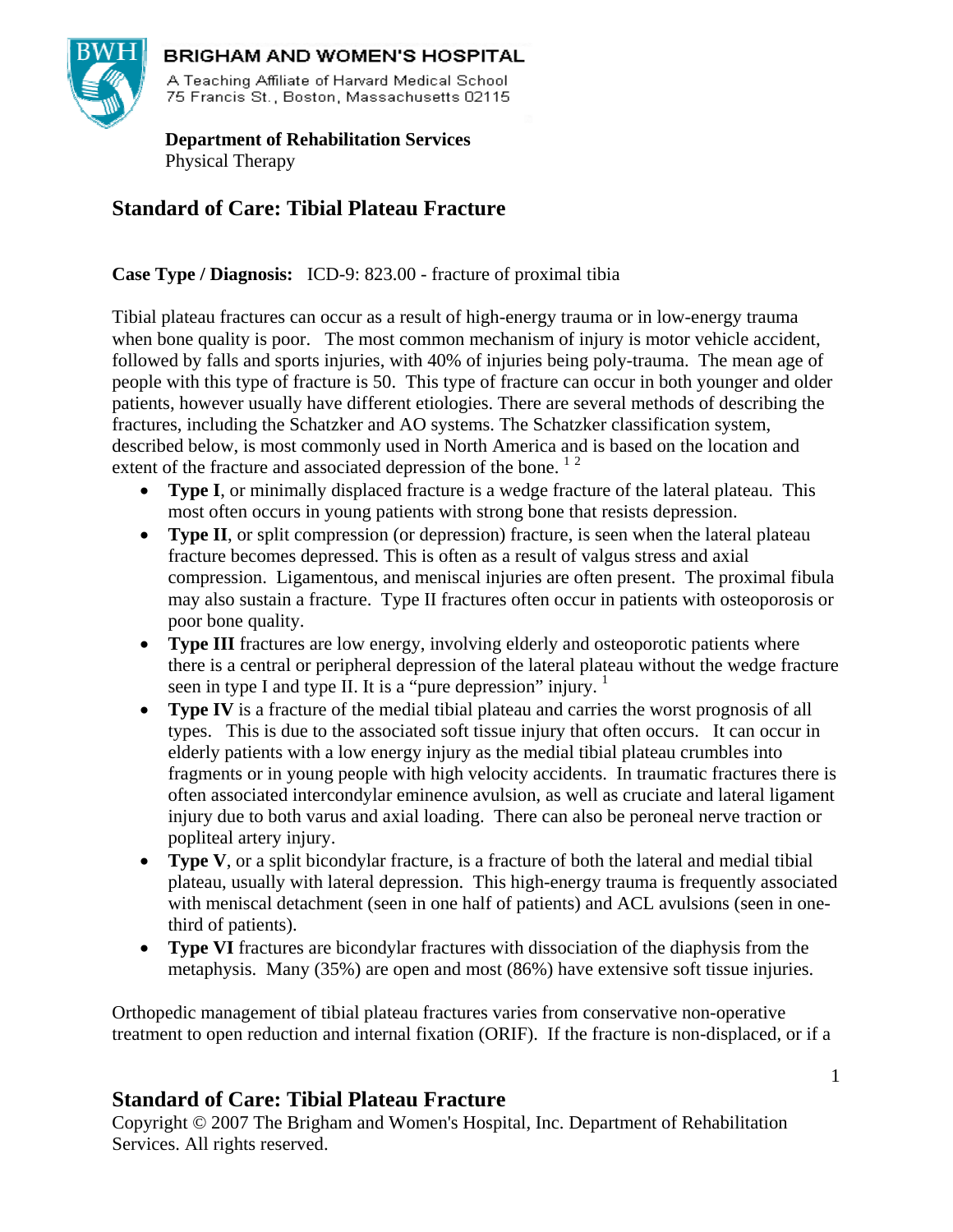patient cannot tolerate surgery, it will likely be treated with a cast or brace and non-weight bearing with controlled ROM in a hinged knee brace. However, if there is displacement, ligamentous injury, or meniscal injury, operative treatment is required. The amount of associated ligamentous injury varies from  $7\% -15.7\%$  in the literature.  $3B$ lokker et al recommend ORIF for fractures that show greater than 5 mm of depression or 1 mm displacement. They also report that ORIF with the restoration of the articular surfaces will promote the best outcomes, with satisfactory results 75% of the time.<sup>3</sup> Outcomes after tibial plateau fractures are predicted primarily by the adequacy of reduction and alignment obtained and associated soft tissue  $d$ amage.<sup>4</sup>

Early range of motion (ROM) of the knee and the maintenance of non-weight bearing (NWB) on the affected leg are generally considered critical. Prolonged immobilization in a cast has been found to increase stiffness that is not amenable to physical therapy.<sup>2</sup> In general, the goal should be to gain 90' flexion ROM by 4 weeks post operatively.

The average time for fracture union is 12 weeks in those over 65 years of age.<sup>1</sup>, but it often will depend on the type and extent of fracture as well as the patient's bone quality. Delayed weight bearing is most important in those who have sustained depression fractures.<sup>4</sup> With stable fractures, non-weight-bearing should be maintained for 6-8 wks, with progression to PWB (50%) at that time. After twelve weeks, patients can be full weight bearing if there is radiographic evidence of healing. In unstable fractures, NWB is maintained for twelve weeks with progression determined by radiograph and surgeon's preference.<sup>2</sup>

At Brigham and Women's Hospital (BWH), patients with tibial plateau fractures are managed with non-weight-bearing for three months with progression to partial and full weight-bearing per the surgeon. They are put in a Bledsoe hinged knee brace if there is significant varus/valgus laxity. The limb is maintained in extension as the surgical incision heals. Once this is healed sufficiently (this is according to the surgeon) they begin ROM to tolerance, without limitation, as long as an open incision is not stressed.

#### **Indications for Treatment:**

Patients who have tibial plateau fractures experience edema, pain, loss of ROM, strength and function, all of which are indications for physical therapy.

#### **Contraindications / Precautions for Treatment:**

There are no specific contraindications or precautions for treatment, however therapy should be held if there is a reason to suspect loss of fracture reduction. If this is the case, the patient should be referred back to their doctor. A study by Blokker found that 10% of patients with tibial plateau fractures could have deep vein thromboses. The therapist should hold treatment until they are anti-coagulated appropriately. Myositis ossificans and psuedoarthrosis are less common

### **Standard of Care: Tibial Plateau Fracture**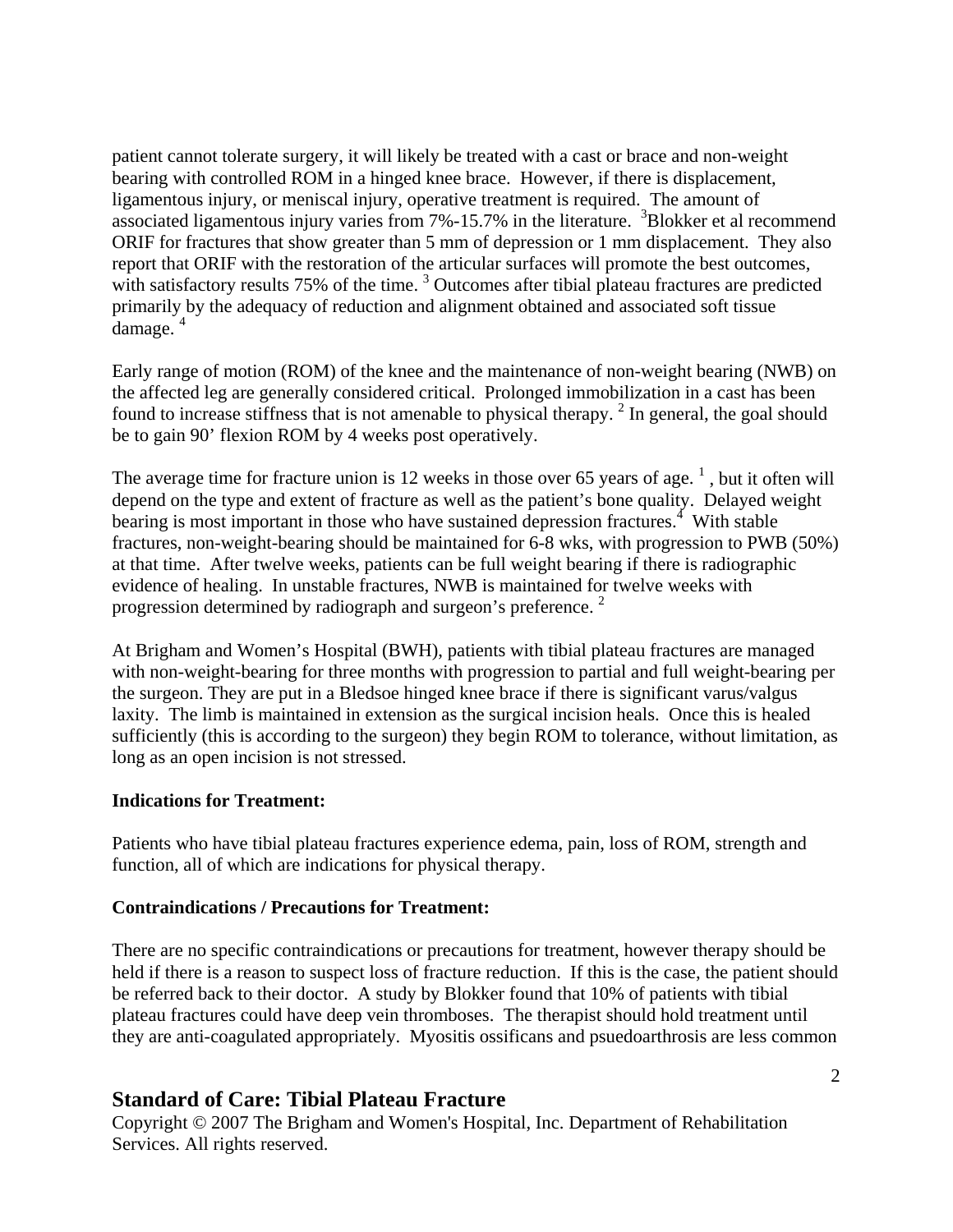complications, but can occur. If any of these issues are suspected they should be discussed with the referring MD.

#### **Examination:**

Medical History: Review the standardized outpatient rehabilitation medical history questionnaire and longitudinal medical record (LMR). Specifically take into consideration patient's age, history of blood clots, and bone quality, including history of osteoporosis.

History of Present Illness: Review the mechanism of injury, type of fracture, associated softtissue injury and surgical versus non-surgical repair of the injury.

Social History: Review patient's home situation, specifically whether they have stairs and the amount of social support they have. Discuss their employment status and the physical requirements of their job. Note any recreational activities the patient was involved in before the fracture.

Medications: Review all medications through the history questionnaire and (LMR). Be aware if the patient is on anti-coagulants due to the risk of bleeding and also of any pain medication they may be taking.

#### **Acute (Inpatient)**:

In-patient management consists of early ROM and maximizing patient independence with an assistive device to maintain NWB on the affected leg. At BWH, patients may be kept in extension for a short time to maximize incision healing. Patients should be instructed in positioning at 0' knee extension when at rest. Physicians may prescribe a continuous passive motion (CPM) machine, with ROM to increase from 15 to 70 degrees, depending on incision healing. Begin active assistive range of motion (AAROM) exercises as ordered by the physician, as incision healing allows. Patients may be fit with a hinged knee brace to avoid varus and valgus strain at the fracture and collateral ligaments.<sup>5</sup>

#### **Sub-Acute (Outpatient)**:

Pain: Rate pain using a visual analog scale (VAS)

Patient Knowledge: Ensure the patient's understanding of the importance of non-weight bearing. Patient should be aware of positioning in 0' extension to avoid flexion contracture. If they have an altered mental status, they may not be appropriate for gait training and would be in need of a wheelchair to protect the healing fracture.

### **Standard of Care: Tibial Plateau Fracture**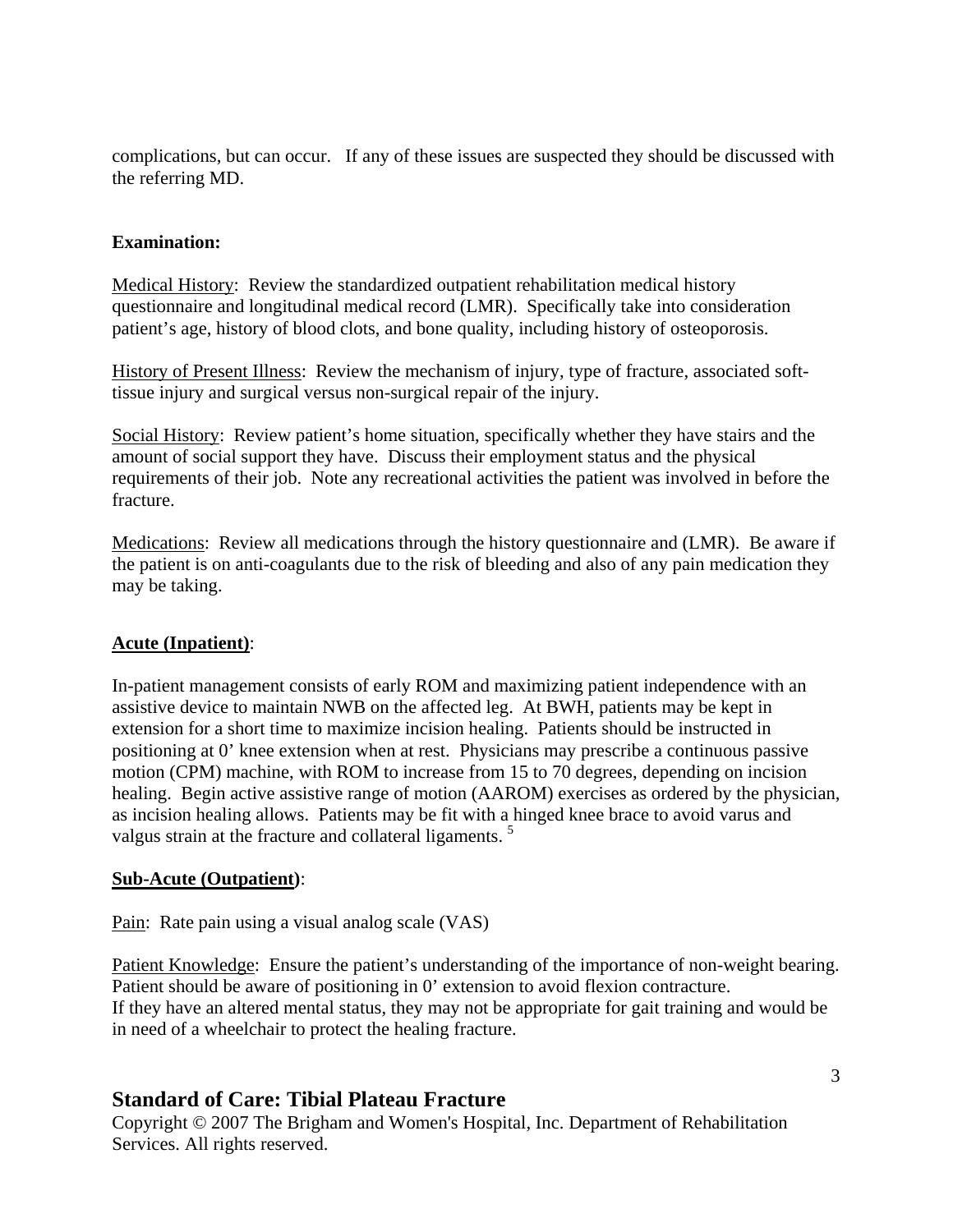Edema: Perform circumferential measurements of the knee joint, calf and thigh as appropriate. Figure of Eight measurement of the ankle may also be warranted if edema is extensive.

ROM: Assess AAROM and passive range of motion (PROM) of the knee joint, using goniometry. Also assess the ankle and hip joint motion. Assess uninvolved extremities to the extent needed, as the patient will likely need to use an assistive device to function in NWB. Initial goal is to gain 90 degrees of flexion by 4 weeks<sup>2</sup>, but this will be dependent on incision healing and surgeon preference.

Strength: Use Manual Muscle Testing (MMT) of joints proximal and distal to the knee, as appropriate. The therapist should avoid any tests that unnecessarily stress the fracture. Assess upper extremity strength and uninvolved lower extremity strength as the patient will need to use an assistive device to maintain NWB. Once the fracture is healed and the patient can be weightbearing, MMT can be used at the knee as appropriate.

Special Tests: Assess the stability of the uninvolved lower extremity as it will bear most of the force during gait. Once the fracture of the involved leg is healed, you may assess for ligamentous and meniscal injuries, as they may be present in this injury. If the patient reports calf pain or significant lower extremity swelling, perform Homan's test to assess for deep vein thrombosis, as this can occur in up to  $10\%$  of patients.<sup>3</sup>

Balance: Assess the patient's ability to maintain balance with NWB using an assistive device. Assess balance on the involved leg as appropriate when the fracture is healed and weightbearing status is progressed.

Proprioception: Assess as appropriate in uninvolved leg, and in involved leg once beginning weight bearing or as appropriate.

#### Function:

-Patients at BWH must remain NWB 12 weeks or until fracture has healed, unless otherwise dictated by the surgeon. They will require bilateral upper extremity support to do so. The decision to use a walker versus crutches will depend on upper body strength, balance, cognition, and endurance. If the patient is unable to safely maintain NWB, they will likely need to use a wheelchair. The therapist will modify the assistive device as appropriate.

-Initially, in the NWB period, functional assessment will be limited and will focus on activity of daily living modification, transfers and short distance ambulation and stairs.

 -Once weight-bearing is allowed, the therapist will need to reassess gait, balance activities, and higher-level functional activities as appropriate.

-Outcome measures such as the Lower Extremity Functional Scale may be helpful in tracking and documenting progress.

Differential Diagnosis: Diagnosis of a tibial plateau fracture is usually confirmed by radiography. However the patient may have sustained further soft-tissue injury to the involved

### **Standard of Care: Tibial Plateau Fracture**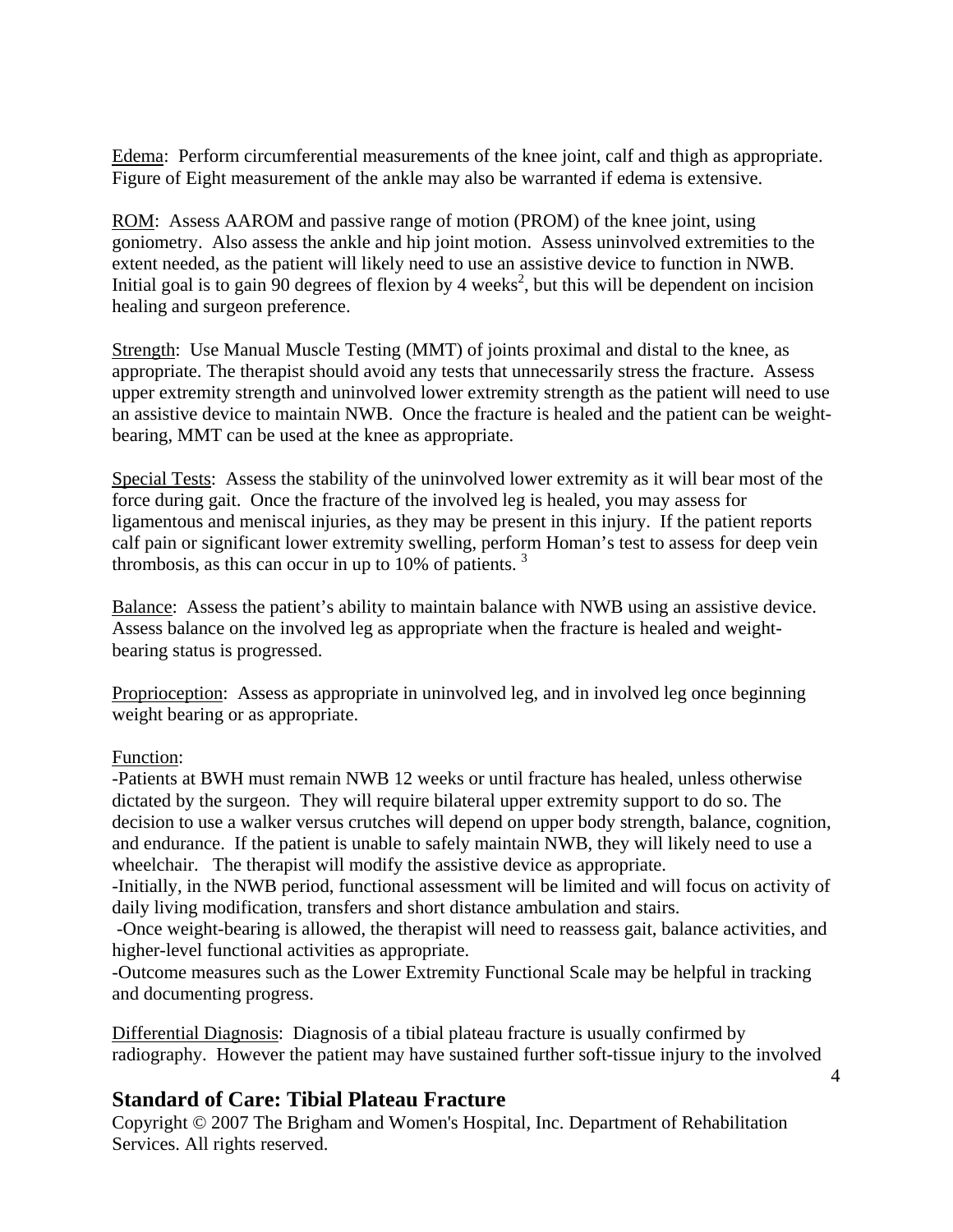leg or to other parts of the body, as the cause of tibial plateau fractures is often traumatic. The therapist must look at the entire picture and concomitant issues when treating patients with these fractures.

#### **Evaluation / Assessment:**

Establish diagnosis and need for skilled services: Patients who have tibial plateau fractures experience edema, pain, loss of ROM, strength and function, all of which are indications for physical therapy.

Problem List:

- Pain
- Edema
- Loss of ROM
- Loss of strength
- Decreased function
- Decreased joint mobility
- Impaired balance
- Impaired proprioception
- Decreased patient knowledge regarding precautions and home program

Prognosis: Depends on the type of fracture, age of patient, bone quality and concomitant injury, as discussed in the beginning of this standard of care.

Goals: Measurable, individualized goals with time frames will be established by the primary PT. Short Term Goals:

- Decrease pain
- Decrease edema
- Increase lower extremity A/AA/PROM per MD orders and protecting incision
- Patient is independent in transfers, short distance ambulation and stairs, while maintaining NWB.
- Improve patellar mobility
- Patient demonstrates understanding of precautions and NWB status.
- The patient is independent with self-management of symptoms.
- Patient is independent with initial home exercise program

Long Term Goals:

- Continue to manage and minimize pain
- Continue to minimize edema
- Gain knee and ankle ROM WFL
- Gain 5/5 lower extremity strength

## **Standard of Care: Tibial Plateau Fracture**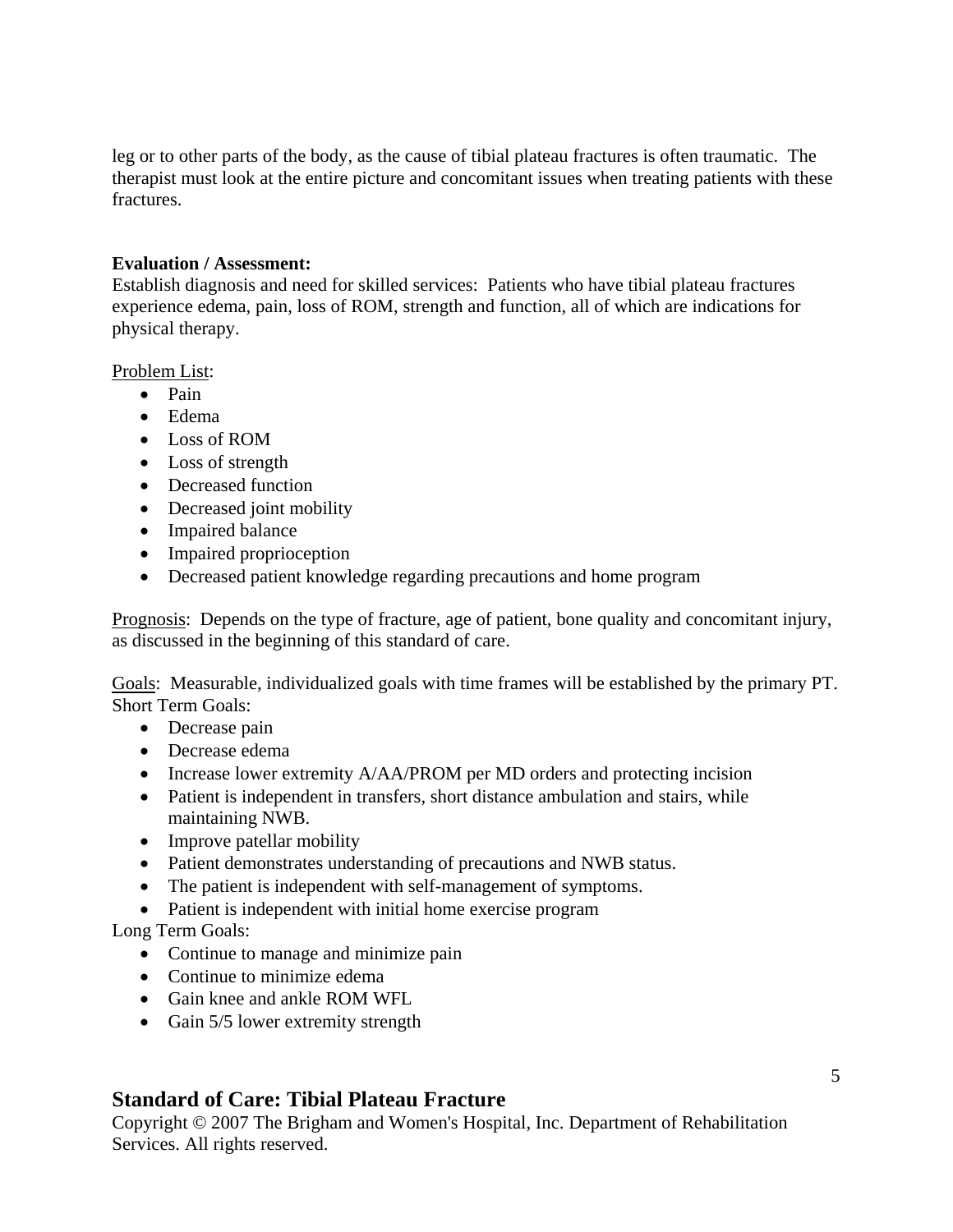- Independent transfers, ambulation and reciprocal stair climbing with appropriate assistive device and no limp. The ultimate goal is to function without an assistive device and without a limp.
- Continue to gain normal patellar mobility and tibial-femoral mobility once fracture is healed
- Balance on the involved lower extremity is equal to the uninvolved lower extremity, using single leg stance time to measure.
- Patient is independent with discharge home exercise program

Age Specific Considerations: Tibial plateau fractures occur in young patients involved in high velocity injuries or in the elderly and osteoporotic population with low energy forces. It may be difficult for the elderly to safely maintain NWB gait that is required for fracture healing. Advanced age, changes in cognitive status and medical issues that are associated with this must be considered when deciding which assistive devices to use in this population.

### **Treatment Planning / Interventions**

| <b>Established Pathway</b>  | Yes, see attached. | $\_X\_No$ |
|-----------------------------|--------------------|-----------|
| <b>Established Protocol</b> | Yes, see attached. | X No      |

#### **Interventions most commonly used for this case type/diagnosis**

This section is intended to capture the most commonly used interventions for this case type/diagnosis. It is not intended to be either inclusive or exclusive of appropriate interventions.

It is thought that early movement, started immediately or by 10 days post op, may be important in neochondrogenesis and reshaping of the joint surfaces. 3 The integrity of the incision must be maintained and considered as the patient begins ROM. The patient may be in a hinged knee brace if there is ligamentous instability, which will be discharged according to the referring MD's orders.

- Pain management
- Edema management
- Modalities can be used at the therapist's discretion and can include ice, heat, and electrical stimulation. Please see Department of Rehabilitation Services Modality specific procedures.
- P/AA/AROM
- Functional training with appropriate assistive device, with progression to high level activities as healing allows.

## **Standard of Care: Tibial Plateau Fracture**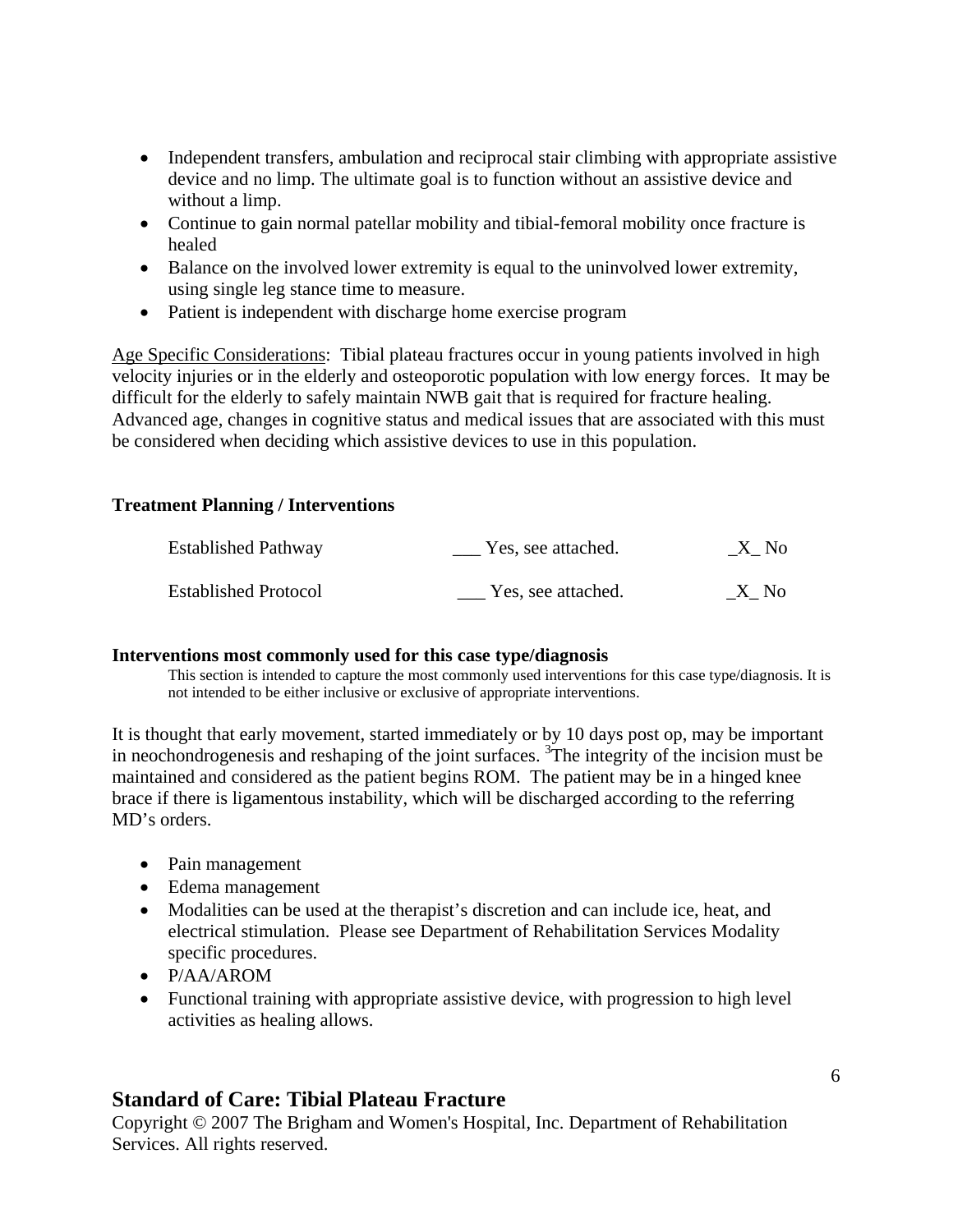- Patellar mobilization initially, with possible tibial-femoral mobilization once fracture fully healed
- Patient education
- Home exercise program
- Strengthening initially of proximal limb, then progressing to full limb as dictated by healing and surgeon preference
- Balance and proprioception training, as appropriate

#### Frequency & Duration

Frequency: Likely to have more frequent visits at 2-3 times per week for the first 4 weeks to gain early ROM, edema control and to be certain the patient is independent in an initial home exercise program and safe in NWH gait. Once this is achieved, therapy will taper off until patient is ready to progress to weight bearing and more functional activities.

Duration: May be up to 5-6 months given that weight bearing generally isn't permitted until 12 weeks. The patient may be temporarily discharged and re-referred once weight bearing status is advanced.

Patient / family education should include importance of maintaining NWB and progression of WB as appropriate, safety with assistive device as well as instruction in home exercise program and edema management.

Recommendations and referrals to other providers: Return to referring physician if sudden increase in pain, significant increase in swelling, suspicion of loss of fracture reduction or increased instability of the knee joint. Elderly patients who are not able to maintain NWB or who concomitant medical issues may need a referral to inpatient rehabilitation.

#### **Re-evaluation / assessment**

Standard Time Frame: Re-asses at 30 days. The patient should fill out a functional outcome measure at this time to track progress

Other Possible Triggers: sudden change of status or suspicion of loss of fracture reduction.

#### **Discharge Planning**

Outcomes at discharge depend on age, severity of fracture, and soft tissue injury. Please refer to the first section of this standard of care for more details. In general, the patient should progress to independent function without an assistive device.

### **Standard of Care: Tibial Plateau Fracture**